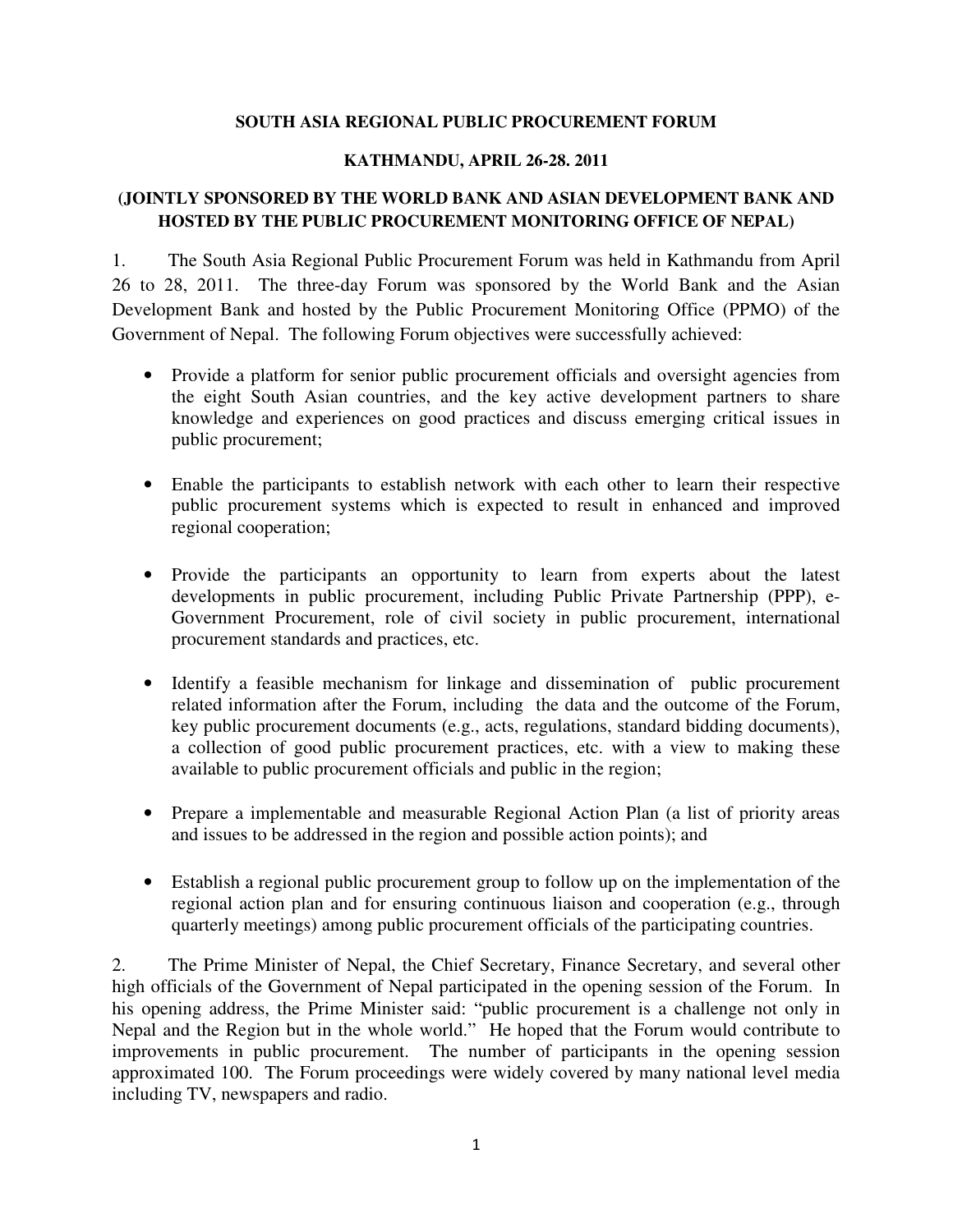3. Approximately 60 senior public procurement officials from eight South Asian countries, representatives of civil society, experts in Electronic Government Procurement (e-GP), Public and Private Participation, Construction Cost Data Management, international legal experts on public procurement standards and agreements, representatives of Auditor General's Offices, and other high public officials, participated in the Forum. The Acting Country Directors of ADB (Mr. Paolo Spantigati) and the World Bank (Ms. Christine Kimes) welcomed the participants in their opening remarks. Ms. Kimes said: "Exchange of knowledge and experiences in public procurement reform and capacity building will benefit all the countries in improving their public procurement system". The Chief Procurement Officer of the World Bank, the Regional Procurement Manager, South Asia represented the World Bank; and the Principal Director, and Director, Central Operations Services Unit, represented ADB. Several senior procurement staff of both the institutions based at the HQ and in different South Asian country offices also participated. The Forum was a participative and interactive event which enabled much needed cross fertilization and networking.

4. Government representatives from each country made presentations about their respective public procurement systems. From these presentations, participants learned about how public procurement systems in other countries in the region were organized; and how they tackled similar issues to improve performance of public procurement. These issues, among others, included procurement planning, capacity building, professionalization of procurement, including accreditation of government officials to conduct procurement, role of civil society, collection, maintenance and dissemination of public procurement data, role of oversight bodies in public procurement, etc. The participants took note, among others, of Bangladesh and Bhutan's efforts to build capacity of public officials to conduct procurement; professionalization of procurement going on in Bhutan; and construction cost database creation and management in Pakistan.

5. The Chief Procurement Officer of the World Bank, Bernard Becq, made a presentation on principles of a sound public procurement system and on the latest developments in the WB public procurement policy. He said that public procurement comprised a substantial share of the national economy in almost all countries and that in many markets the public sector was by far the largest buyer. "Public procurement is a key public policy tool that also regulates the public sector's interactions with domestic and international markets in ways that directly impact efficiency and competitiveness", he said. The Regional Procurement Manager for South Asia, Nadjib Sefta, in his presentation, emphasized the importance of the need for improved performance of public procurement. The Principle Director of ADB's Central Operations Services Unit, Hamid Sharif, discussed the importance of public procurement reform and emphasized the need for its modernization, including the use of e-GP and PPP. He said that public procurement reform should be customized to the needs and circumstances of a country.

6. During the Forum five technical presentations, as discussed below, were made on the role of civil society in public procurement; Public Private Partnership in India; Electronic Government Procurement in Bangladesh; Construction Cost Management in Pakistan; and International Procurement Standards and Practices.

a. **Role of Civil Society in Public Procurement**: The presentation was made by the head of the Nepal Chapter of Transparency International, Mr. Bharat Bahadur Thapa, who emphasized the importance of the role of civil society in public procurement but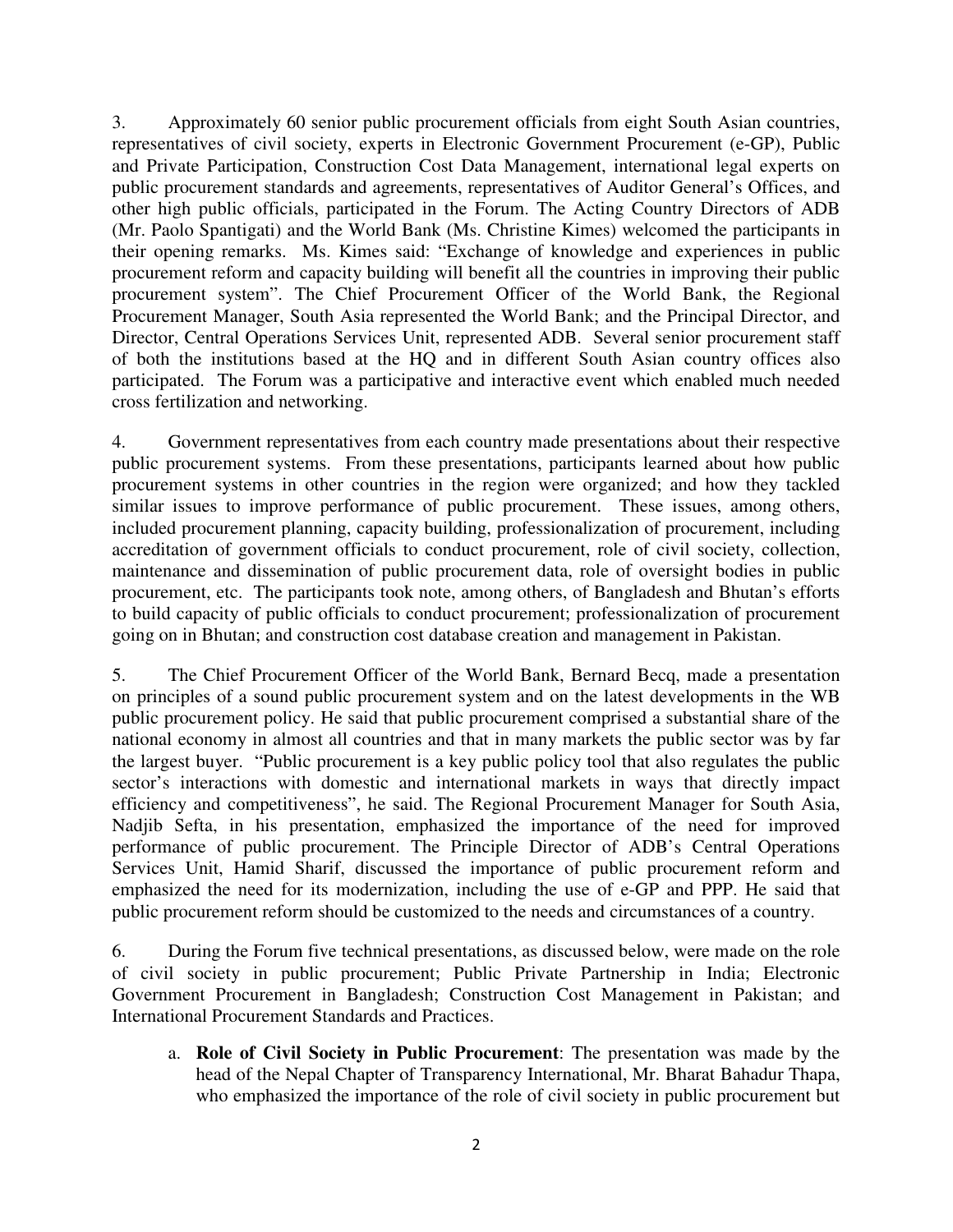at the same time pointed out that the civil society, at least in Nepal, was not well organized, was partial and sometimes suffered from conflict of interest situations.

- b. **Public Private Partnership (PPP), India (Mr. Aravinda Srivastava, Managing Director of Karnataka Urban Infrastructure Development Finance Corporation):** PPP is being implemented simply based on General Financial Rules (GFR) of India and other legal provisions including Article-299 of the constitution, Contract Act, Sales of Goods Act, Delegation of Financial Powers Rules, Procurement Preferences, Guidelines issued by CVC- GFR gives some flexibility and some explicit provisions are put for such PPP contracts; PPP Development – it is a learning by doing tool – before, smaller contracts were invited, many bidders participated, good competition was there - now larger contracts are invited, but lesser bidders participating due to a large investment requirement. Way forward – now government of India has formed a very high level committee to look into the procurement issues including PPP and give recommendation.
- c. **E-GP, Bangladesh (Mr. Amulya K. Debnath, Director General of Central Procurement Technical Unit):** (i) Guiding principles – Government's "Vision 2021 for Digital Bangladesh"; (ii) e-GP Features – e-tendering, e-payment, e-contract mgmt including robust security features, state-of-the-art data center, interaction of all stakeholders through the system, procurement performance monitoring, etc; (iii) System Development Status – design and test complete, all legislation/infrastructure/ user manual/ online training module for private sector in place, user training for pilot agencies complete, awaiting for e-tendering pilot. Procurement plan of all the procuring entities would be available in the system.
- d. **Construction Cost Data Management in Pakistan (Mr. Mazhar Ul Islam, Chief Executive Officer of Pakistan Institute of Costs and Contracts):** (i) Dedicated Institution – Pakistan Institute of cost and Contract (PICC) established in 2009 is a non-profit research based organization for building procurement capacity through development of such data; (ii) Cost Data includes – basic rates of materials, manpower and machinery, composite item rates, per unit rates of various facilities, technical specifications, model BOQs, standard methods of measurements; (iii) Updating of the data – monthly updating is done; (iv)Benefits from the data – estimates can be easily verified – very good reference in budget preparation for planners – controls project costs and minimizes manipulation in preparing cost estimates. Forum participants found this system very unique and useful.
- e. **International Procurement Standards and Practices (Ms. Laurence Folliot**  Lalliot of the World Bank): Legal requirement for a good procurement system was emphasized – complaints should be handled by an independent administrative body – electronic signature is a must for e-bidding – no such international standards exist – but, international instruments are available – there is a worldwide movement of procurement reforms - procurement act should contain only policy related provisions and details should go to regulations.

7. On the last day of the Forum, the participants divided into five Groups. In the break-out sessions, the Group participants discussed the following themes and made recommendations: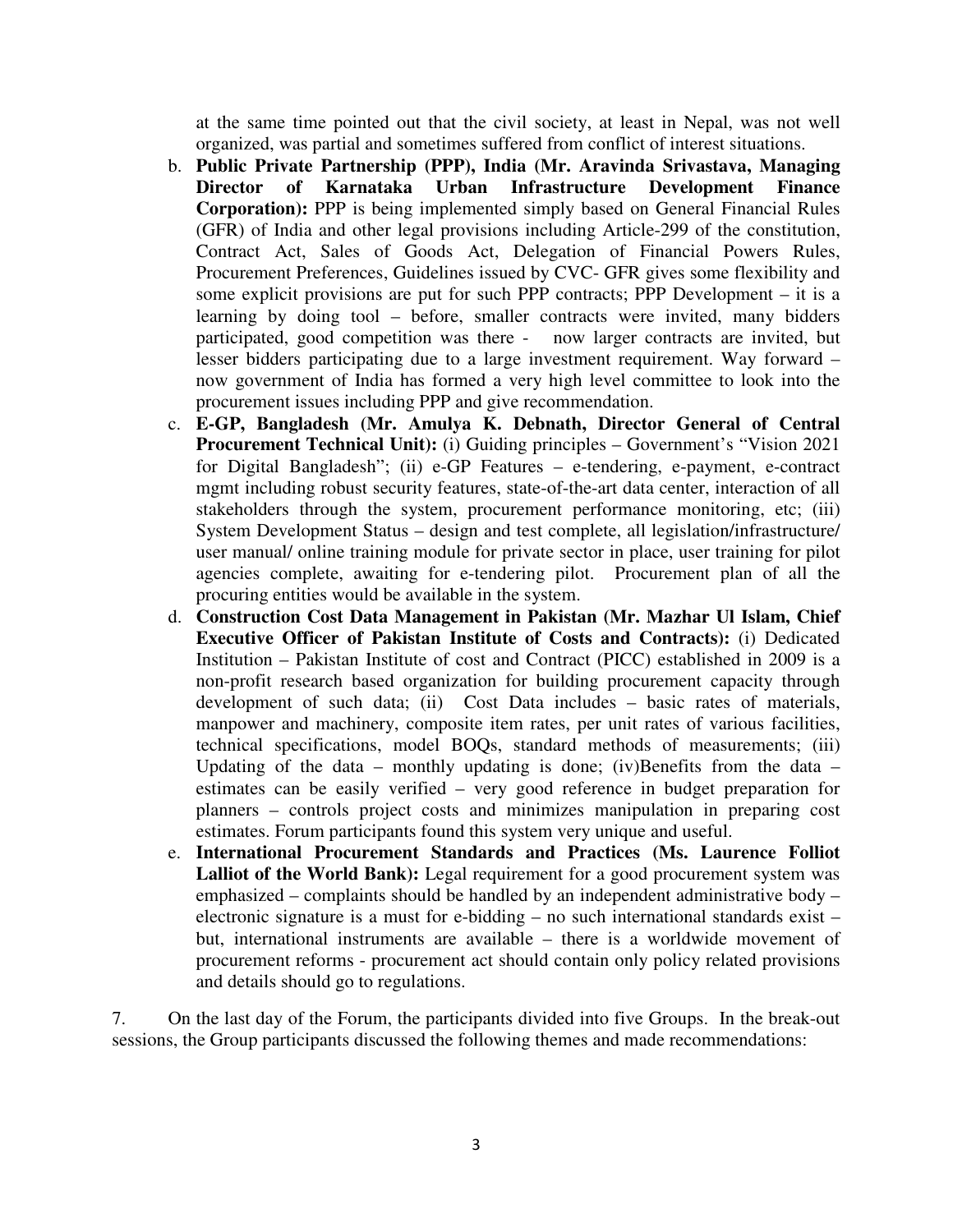- **Group 1, Public Procurement Legislation and Standards:** Recommendations were - a strong PP legal framework, complaint redressing mechanism backed by an independent review panel, and harmonized procurement systems across the region.
- **Group 2, Capacity Development:** Recommendations were professionalizing public procurement, dedicated capacity building mechanism in place, involvement of stakeholders – academia/institutions, regional cooperation – regular workshops/ forum/common webpage and impact monitoring on a regular basis.
- **Group 3, Procurement Environment to Ensure Economic, Efficient, Transparent, and Fair Public Procurement:** Recommendations were – promote procurement functions as a profession in SAR countries, support capacity building for contractors/suppliers/consultants, establish information and communication mechanism amongst all stakeholders, promote civil society organizations and media.
- **Group 4, Modernization of Public Procurement:** Recommendations were choosing new procurement alternatives, maximum use of e-procurement, PPP, improved contract management, and value engineering.
- **Group 5, Forum Follow up Mechanism:** Recommendations were Formation of a SAR Public Procurement Forum Coordination Group, comprising of heads and deputy heads of public procurement from each SAR country. The Group to prepare a Forum Follow up Action Plan, including a regional capacity building mechanism, regional arbitration center, harmonization of procurement procedures and documents, selection of the host for the next annual public procurement forum, involvement of private sector and civil society in the forum, creation of an SAR public procurement website, to be administered by the PPMO Nepal, the current chair of the Forum, cooperation with the South Asian Association for Regional Cooperation (SAARC).

8. The Chief Secretary chaired the closing session. In his closing remarks, he touched upon the issues and reform and capacity building in public procurement. He expressed his impressions of the group presentations. He said that each Group made concrete recommendations for not only improving public procurement systems and performance but also for regional cooperation in the area. He said that the recommendation for the harmonization of procurement systems in the region was very important but would require substantial amount of patience and perseverance. He thanked the PPMO secretary and his team, ADB and WB for organizing and supporting such a very important Forum. He appreciated the valuable presence of SAR delegates for their active participation in the Forum, especially for working out very relevant and useful recommendations.

9. It can be concluded that the objectives of the Forum of providing a platform for key public procurement officials from the eight South Asian countries where they could earn from one another, share their knowledge and experiences in public procurement and network for further regional cooperation in this area were met. In addition, as a follow up on the Forum to ensure continuing cooperation among the countries in the region for improving performance of their public procurement systems through regional cooperation, the SAR Regional Public Procurement Forum Coordination Group, established as an outcome of the Kathmandu Forum, will meet in early June 2011 and based on the recommendations of the five Groups discussed above will elaborate a follow-up action plan.

10. Finally, it must be said that the Kathmandu Forum owe its success primarily to the Host, the Public Procurement Monitoring Office, especially its Secretary and staff, for their hard work,